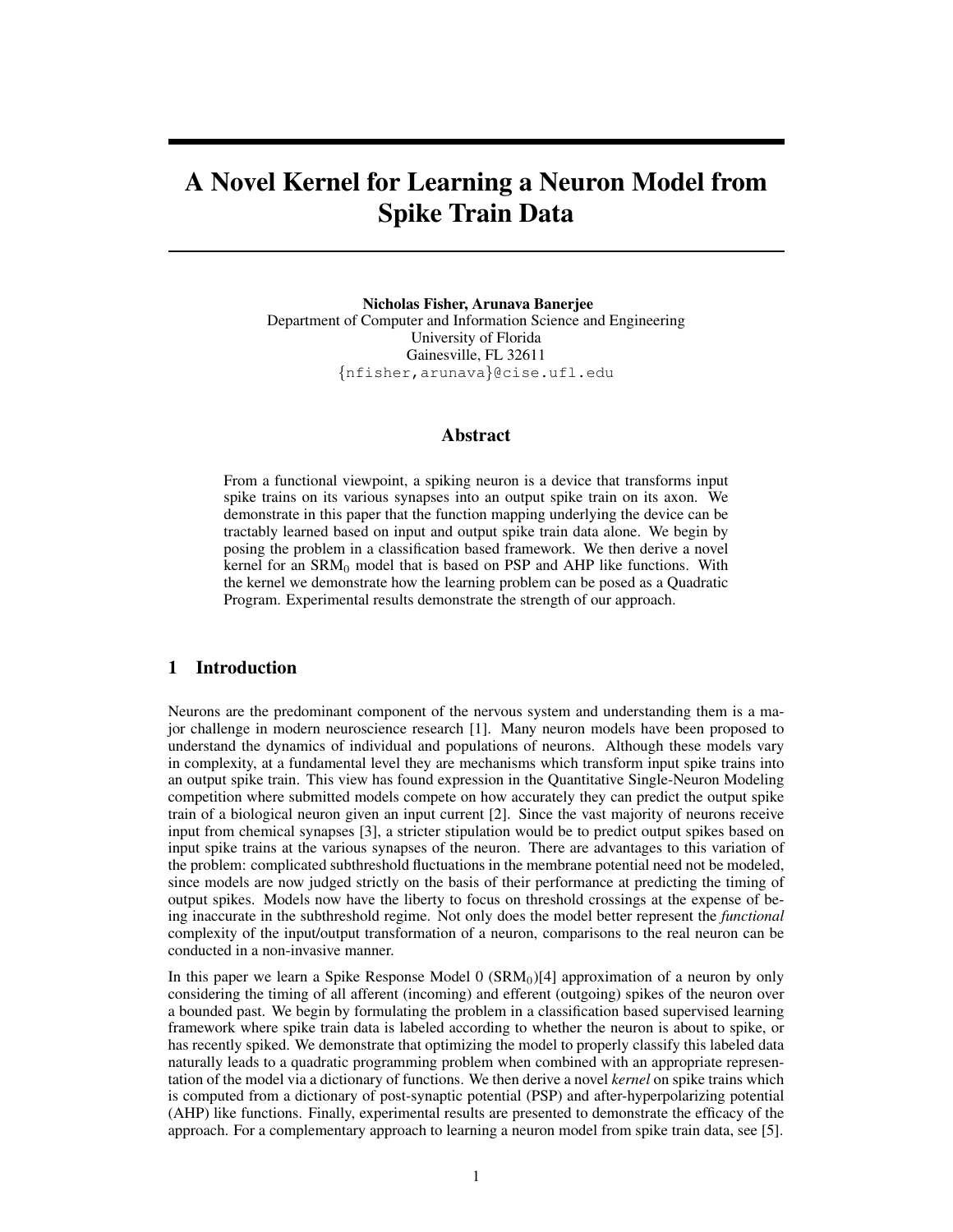An  $\text{SRM}_0$  model was chosen for several reasons. First,  $\text{SRM}_0$  has been shown to be fairly versatile and accurate at modeling biological neurons  $[6]$ . Second, SRM $<sub>0</sub>$  is a relatively simple neuron model,</sub> and therefore is likely to display better generalizability on unseen input. Finally, the disparity between the learned neuron model and the actual neuron could shed light on the various operational modes of biological neurons. It is conceivable that the learned  $\text{SRM}_0$  model accurately predicts the behavior of the neuron a majority of the time. However, there could be states, bursting for example, where the prediction diverges. In such a case, the neuron can be seen as operating in two different modes, one  $SRM<sub>0</sub>$  like, and the other not. Multiple models could then be learned to model the neuron in its various operational modes.

## 2 General model of the neuron

It has been shown, that if one assumes a neuron to be a finite precision device with fading memory and a refractory period, then the membrane potential of the neuron,  $P$ , can be modeled as a function of the timing of the neuron's afferent and efferent spikes which have occurred within a bounded past [7]. Spikes that have aged past this bound, denoted by Υ, are considered to have a negligible effect on the present value of  $P$ . We denote the arrival times of spikes at synapse  $j$  using the vector  $\mathbf{t}^{j} = \langle t_1^j, t_2^j \dots t_{N_j}^j \rangle$ , where  $N_j$  is bounded from above by the number of spikes that can be present in an  $\Upsilon$  window of time.  $t^0$  represents the output spike train of the neuron and vectors  $t^1 \dots t^m$ represent spike trains on the input synapses.  $t_i^j$  represents the time that has elapsed since that spike was generated or received by the neuron. Spikes are only considered if they occurred within Υ time. We can then formalize the membrane potential function  $P : \mathbb{R}^N \to \mathbb{R}$ , where  $N = \sum_{j=0}^m N_j$ .  $P(\mathbf{t}^0, \dots, \mathbf{t}^m)$  is defined over the space of all spike trains and reports the present membrane potential of the neuron. The neuron generates a spike when  $P(\mathbf{t}^0, \dots, \mathbf{t}^m) = \Theta$  and  $dP/dt \geq 0$ , where  $\Theta$  is the threshold of the neuron. For notational simplicity, we define the spike configuration,  $s \in \mathbb{R}^N$ , which represents the timing of all afferent and efferent spikes within the window of length Υ. s is the vector of vectors,  $\mathbf{s} = \langle \mathbf{t}^0, \dots, \mathbf{t}^m \rangle$ . The neuron generates a spike when  $P(\mathbf{s}) = \Theta, dP/dt \ge 0$ .

As discussed in Section 1, we shall learn an  $SRM<sub>0</sub>$  approximation of the neuron. The  $SRM<sub>0</sub>$  model uses a bounded past history as described above to calculate the present membrane potential of the neuron. The present membrane potential  $\tilde{P}$  is calculated as shown in Equation 1.  $\eta$  models the effect of a past generated spike, the AHP.  $\epsilon_i$  represents the response of the neuron to a presynaptic spike at synapse  $j$ , the PSP.  $u_{\text{rest}}$  is the resting membrane potential. At any given time, the neuron generates a spike if the membrane potential crosses the threshold from below (i.e.,  $\hat{P}(s) = \Theta, d\hat{P}/dt \ge 0$ ).

$$
\hat{P}(\mathbf{s}) = \sum_{i=1}^{N_0} \eta(t_i^0) + \sum_{j=1}^m \sum_{i=1}^{N_j} \epsilon_j(t_i^j) + u_{\text{rest}} \tag{1}
$$

## 3 Classification Problem

In order to learn an  $SRM<sub>0</sub>$  approximation of a neuron in a non-invasive manner, we pose a supervised learning classification problem which labels the given spike train data according to whether the neuron is about to spike or has recently spiked. We denote the former  $S^-$  and the latter  $S^+$ . This problem is equivalent to classifying subthreshold spike configurations ( $\hat{P}(s) < \Theta$ ) from suprathreshold spike configurations ( $\hat{P}(s) \ge \Theta$ ), which leads to the classification problem shown in Equation 2. It should be noted that the true membrane potential function,  $P$ , is a feasible solution to this problem since  $P(s) < \Theta \forall s \in \mathcal{S}^-$  and  $P(s) \geq \Theta \forall s \in \mathcal{S}^+$ .

Min. 
$$
\left\|\hat{P}(\mathbf{s})\right\|^2
$$
 s.t.  $\hat{P}(\mathbf{s}) - \Theta \ge 1$   $\forall \mathbf{s} \in \mathcal{S}^+$  AND  $\hat{P}(\mathbf{s}) - \Theta \le -1$   $\forall \mathbf{s} \in \mathcal{S}^-$  (2)

To generate training data which belong to  $S^+$  and  $S^-$ , we provide the spike configurations which occur at a fixed infinitesimal time differential before and after the neuron generates a spike, as illustrated in Figure 1(a). The spike train at the instant the neuron generated a spike is shown by the solid lines. We shift the spike window infinitesimally into the past (future) to produce a spike configuration  $s \in S^-(S^+)$ , shown by the up (down) arrows. Notice that the spike which is currently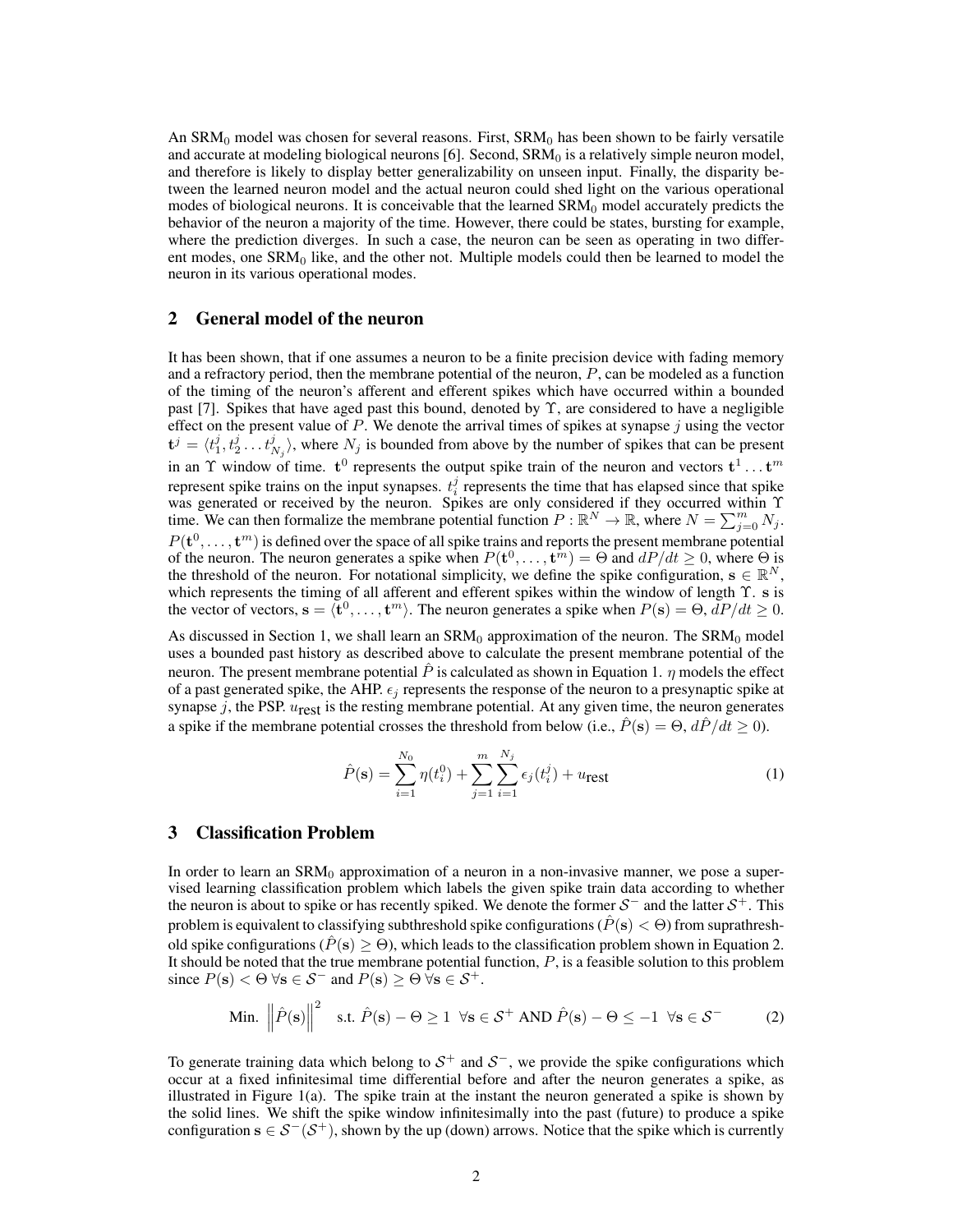generated in the output spike train,  $t^0$ , emphasized by the dashed circle, is not included in either spike configuration s. The reason it is not included in  $s \in S^-$  is that it simply has not been generated at that point in time. The reason it is not included in  $s \in S^+$  is twofold. First, the spike would induce an AHP effect which would cause the membrane potential to fall below the threshold. Second, if it were included, this would cause the classifier to only consider whether or not that particular spike existed when classifying a given spike configuration as a member of  $S^+$  or  $S^-$ . If it did exist, it would belong to  $S^+$ , and if it did not exist it would belong to  $S^-$ . Although this method would work well for the training data, it would not generalize to unseen live spike train data.



Figure 1: Figure (a) depicts the spike configurations used in the classification problem. Figure (b) shows the REEF for a fixed value of  $t = 1$ s and variable  $\beta$  and  $\tau$  values. Figure (c) portrays the form of cross sections of the REEF as a function of t for different values of  $\beta$  and  $\tau$ .

Producing a hypersurface which can separate the supra-threshold spike configurations from the subthreshold spike configurations *within the spike time feature space*, would be extremely difficult. As discussed above, if we could map a given spike configuration s to its corresponding membrane potential  $P(s)$ , then the classification problem is trivial. Although we do not have access to the membrane potential function, we can use a linear combination of functions from a dictionary to reproduce an approximation to the membrane potential function P. The choice of the dictionary is crucial. By choosing a dictionary which is tailored to the form of typical PSP and AHP functions, we increase the likelihood of successfully modeling the given neuron.

The  $SRM<sub>0</sub>$  model is an additively separable model [8], that is, the membrane potential is a sum of functions of the individual spikes of the spike configuration ( $\hat{P}(\mathbf{s}) = \sum_{j=0}^{m} \sum_{i=1}^{N_j} \hat{P}_{ij}(t_i^j)$ ). This feature lends itself well to modeling the membrane potential using a linear combination of dictionary elements. The dictionary used here was one derived from a function used by MacGregor and Lewis for neuron modeling [9]. It consists of functions (parametrized by  $\beta$  and  $\tau$ ) of the form

$$
f_{\beta,\tau}(t) = \frac{1}{\tau} \cdot \exp(-\beta/t) \cdot \exp(-t/\tau)
$$
 (3)

We call this the reciprocal exponential – exponential function (REEF) dictionary. Figures1(b) and (c) present the dictionary for various cross sections of t,  $\beta$  and  $\tau$ .

## 4 Approximation of the membrane potential function

We would like to combine members of the chosen dictionary of functions to construct an approximation of the membrane potential function, P, which will yield a solution to the classification problem posed in Equation 2. We shall first discuss how this can be achieved in a discrete setting, where we combine a finite number of  $\beta$  and  $\tau$  parametrized dictionary functions to model P. Following this we will discuss a continuous formulation, in which we combine elements drawn from an infinite continuous range of  $\beta$  and  $\tau$  parametrized dictionary functions to model P. In the context of the continuous formulation, we will prove a specific instance of the Representer theorem which was first shown by Kimeldorf and Wahba [10]. The Representer theorem shows that the optimal solution to the posed classification problem must lie in the span of the data points which were used to train the classifier. In the discrete and continuous formulation, we will first model the effect of a single spike for simplicity. We will conclude this section by extending the continuous formulation to the case of multiple spikes on a single synapse, and the case of multiple spikes on multiple synapses.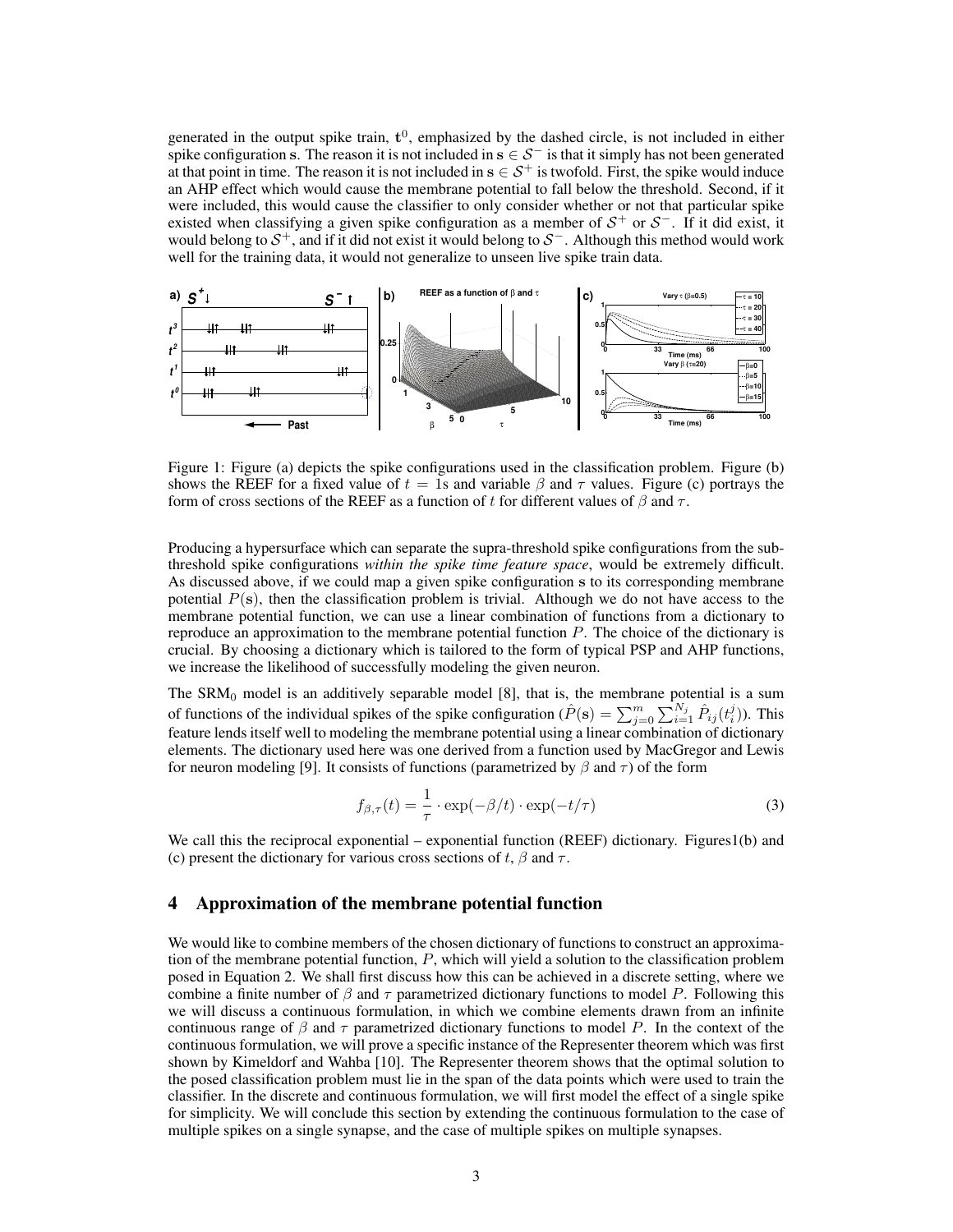## 4.1 Discrete Formulation

In the discrete formulation, we wish to approximate the membrane potential function using a linear combination of a finite, predefined set of functions from the REEF dictionary. Focusing on the single spike case, our goal is to model the effect of a single spike on the membrane potential. We denote this effect on the membrane potential by  $\hat{P}$  and it is defined as a linear combination of parametrized REEF functions as shown in Equation 4.  $f_t(\beta, \tau) = \frac{1}{\tau} \cdot \exp(-\beta/t) \cdot \exp(-t/\tau)$  is now a univariate function over t for fixed values of  $\beta$  and  $\tau$ . A specific set of parameter settings  $\{(\beta_1, \tau_1), \ldots, (\beta_M, \tau_1), (\beta_1, \tau_2), \ldots, (\beta_M, \tau_N)\}\$ are used to construct a  $\hat{P}$  that can best reproduce the effect of the spike on the membrane potential. Inserting Equation 4 into Equation 2 yields a quadratic optimization problem on the mixing coefficients  $\alpha_{i,j}$ 's.

$$
\hat{P}(t) = \sum_{i=1}^{M} \sum_{j=1}^{N} \alpha_{i,j} f_t(\beta_i, \tau_j)
$$
\n(4)

The major disadvantage of the discrete formulation is that for any given neuron, the optimal value set of the  $\beta$ 's and  $\tau$ 's is unlikely to be known beforehand. While one can argue that the approximation  $\hat{P}$  can be improved by increasing M and N, as the number of functions increases, so does the dimensionality of the feature space. Since  $M$  and  $N$  can be increased independent of the size of the training dataset, the procedure is susceptible to over-fitting. To resolve this issue, we shift to a continuous formulation of the problem, which by virtue of the Representer theorem does not suffer from the rising feature space dimensionality issue. The dimensionality of the feature space is now controlled by the span of the training dataset.

#### 4.2 Continuous formulation

In the continuous formulation, we consider  $\mathcal{L}^2$ , the Hilbert space of square integrable functions on the domain  $\{\beta, \tau\} \in [0, \infty)^2$ . We are concerned with finding a threshold dependent classification function  $\hat{P}$ , such that  $\hat{P}(t) > \Theta + 1$  when the spike  $t \in S^+$  and  $\hat{P}(t) < \Theta - 1$  when  $t \in S^-$ . This function is defined in Equation 5.

$$
\hat{P}(t) = \langle \alpha(\beta, \tau), f_t(\beta, \tau) \rangle = \int_0^\infty \int_0^\infty \alpha(\beta, \tau) f_t(\beta, \tau) \, d\beta \, d\tau \tag{5}
$$

In this formulation, the *mixing function*,  $\alpha(\beta, \tau)$ , is by definition a member of  $\mathcal{L}^2$ . Therefore, if  $f_t(\beta, \tau) \in \mathcal{L}^2$ , then  $\hat{P}(t)$  is finite by the Cauchy-Schwartz inequality since  $\langle \alpha(\beta, \tau), f_t(\beta, \tau) \rangle \leq$  $\|\alpha(\beta, \tau)\| \cdot \|f_t(\beta, \tau)\| < \infty$  if both  $\|\alpha(\beta, \tau)\| < \infty$  and  $\|f_t(\beta, \tau)\| < \infty$ . To show that  $f_t(\beta, \tau) \in$  $\mathcal{L}^2$  we must show  $\langle f_t(\beta, \tau), f_t(\beta, \tau) \rangle < \infty$ . For ease of readability we shall henceforth suppress the domain variables in  $f_t(\beta, \tau)$  and  $\alpha(\beta, \tau)$  and refer to them as  $f_t$  and  $\alpha$ .

## 4.2.1 Proof

$$
\langle f_x, f_y \rangle = \int_0^\infty \int_0^\infty \frac{1}{\tau} \exp\left(-\frac{\beta}{x}\right) \exp\left(-\frac{x}{\tau}\right) \frac{1}{\tau} \exp\left(-\frac{\beta}{y}\right) \exp\left(-\frac{y}{\tau}\right) d\beta d\tau \tag{6}
$$

$$
=\frac{xy}{(x+y)^2}
$$
 (7)

Therefore  $\langle f_t, f_t \rangle = \frac{t \cdot t}{(t+t)^2} = \frac{1}{4} < \infty \ \forall t \in [\epsilon, \infty)$  for some  $\epsilon > 0$ .

We must note here that by defining the membrane potential function in this manner, we have formulated a problem which yields a solution which is different from the solution to the discrete problem. Since the delta function centered at any arbitrary point  $(\beta^*, \tau^*)$  does not belong to  $\mathcal{L}^2$ , the mixing function  $\alpha$  cannot be made up of a linear combination of these delta functions, as is the case in the discrete formulation. In addition, we are not working with a reproducing kernel Hilbert space since we are considering  $\mathcal{L}^2$ . However, our definition in Equation 5 defines the "point evaluation" of our membrane potential function.

Since  $\hat{P}(t)$  is defined using the standard inner product in  $\mathcal{L}^2$  with respect to particular members of  $\mathcal{L}^2$ , we can reformulate the classification problem in Equation 2 as shown in Equation 8. Here M is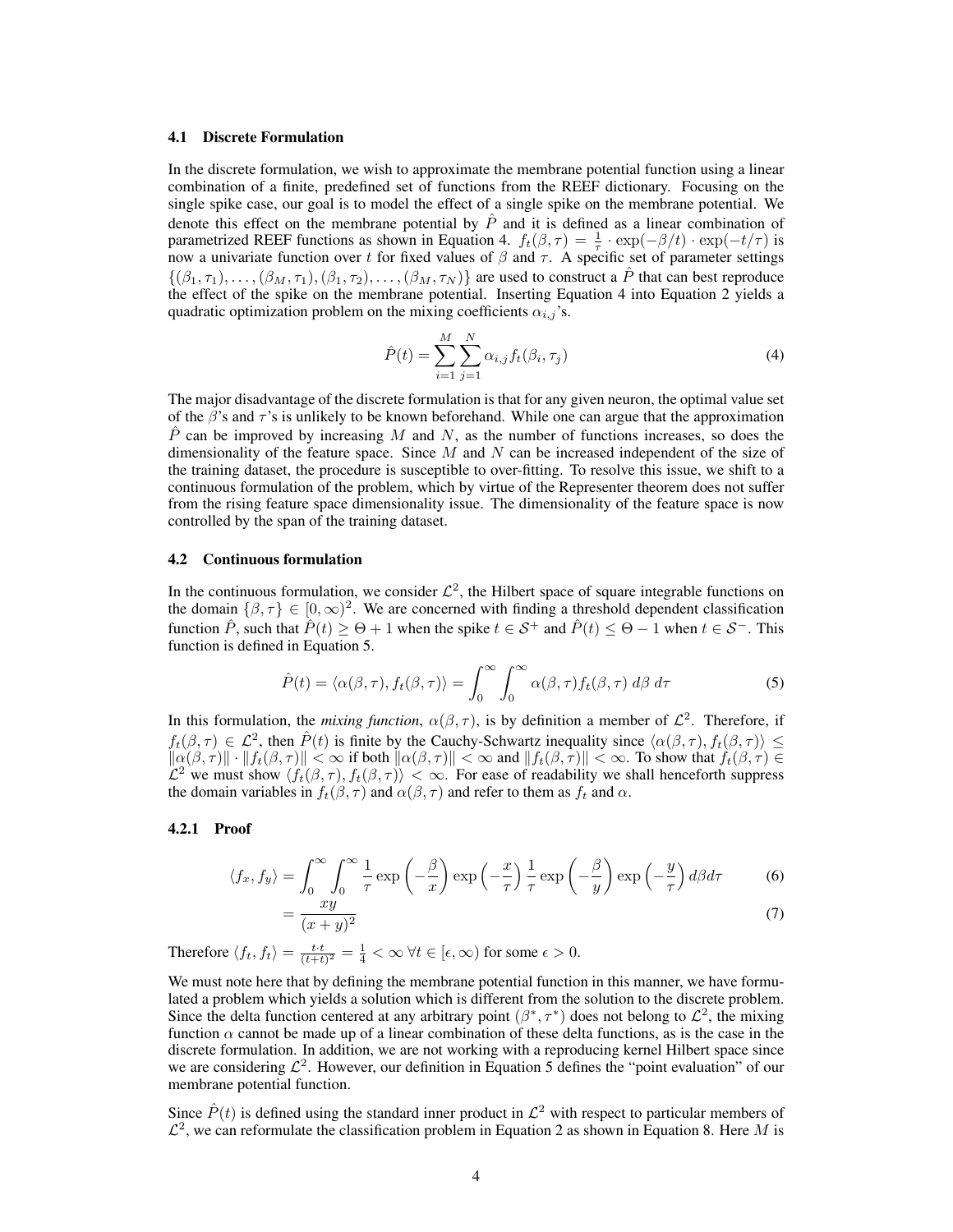the number of data points,  $m = 1...M$ , and  $y_m$  is the corresponding classification for spike time  $t_m$  (that is,  $y_m = +1$  if  $t_m \in S^+$  and  $y_m = -1$  if  $t_m \in S^-$ ).

Min. 
$$
\|\alpha\|^2
$$
 s.t.  $y_m(\langle \alpha, f_{t_m} \rangle - \Theta) \ge 1$   $m = \{1...M\}$  (8)

We can now use a specific instance of the Representer theorem [10] to show that the optimal solution for  $\alpha$  to the optimization problem specified in Equation 8 can be expressed as  $\alpha = \sum_{k=1}^{M} \nu_k f_{t_k}$ . We can then substitute this equality back into Equation 8 to produce a dual formulation of the optimization problem, which is a standard quadratic programming problem.

## 4.2.2 Representer Theorem

For some  $\nu_1, \nu_2, \ldots, \nu_M \in \mathbb{R}$ , the solution to Equation 8 can be written in the form

$$
\alpha = \sum_{k=1}^{M} \nu_k f_{t_k} \tag{9}
$$

**Proof** We consider the subspace of  $\mathcal{L}^2$  spanned by the REEF functions evaluated at the times of the given training data points (span $\{f_{t_k} : 1 \leq k \leq M\}$ ). We then consider the projection  $\alpha_{\parallel}$  of  $\alpha$ on this subspace. By noting  $\alpha = \alpha_{\parallel} + \alpha_{\perp}$  and rewriting Equation 8 in its Lagrangian form, we are left with Equation 10. However, by the definition of  $\alpha_{\perp}, \langle \alpha_{\perp}, f_{t_k} \rangle = 0$ , which then simplifies the summation term of Equation 10 to only depend upon  $\alpha_{\parallel}$  as shown in Equation 11.

$$
\text{Min. } \|\alpha\|^2 + \sum_{k=1}^{M} \lambda_k \left[1 - y_k \left(\langle \alpha_{\parallel}, f_{t_k} \rangle + \langle \alpha_{\perp}, f_{t_k} \rangle - \Theta\right)\right] \tag{10}
$$

Min. 
$$
\|\alpha\|^2 + \sum_{k=1}^M \lambda_k \left[1 - y_k \left(\langle \alpha_{\parallel}, f_{t_k} \rangle - \Theta\right)\right]
$$
 (11)

In addition, by considering the relation shown in Equation 12, we find that the first term is minimized when  $\alpha = \alpha_{\parallel}$ . Hence, the optimal solution to Equation 8 will lie in the aforementioned subspace and therefore have the form of Equation 9.

$$
\|\alpha\|^2 = \|\alpha_{\parallel}\|^2 + \|\alpha_{\perp}\|^2 \ge \|\alpha_{\parallel}\|^2 \tag{12}
$$

## 4.2.3 Dual Representation

We can now substitute the form of the optimal solution shown in Equation 9 back into the original optimization problem shown in Equation 8. This leads to the problem in Equation 13 which is equivalent to Equation 14. The resultant quadratic programming problem is solvable given that we have access to the positive definite matrix  $K$ , which was derived in Section 4.2.1 and is shown in Equation 15.

$$
\text{Min.} \left\| \sum_{k=1}^{M} \nu_k f_{t_k} \right\|^2 \text{ s.t. } y_m \left( \left\langle \sum_{k=1}^{M} \nu_k f_{t_k}, f_{t_m} \right\rangle - \Theta \right) \ge 1 \quad m = \{1 \dots M\} \tag{13}
$$

Min. 
$$
\sum_{i=1}^{M} \sum_{j=1}^{M} \nu_i \nu_j K(t_i, t_j) \text{ s.t. } y_m \left( \sum_{k=1}^{M} \nu_k K(t_k, t_m) - \Theta \right) \ge 1 \quad m = \{1 \dots M\}
$$
 (14)

$$
K(t_i, t_j) = \langle f_{t_i}, f_{t_j} \rangle = \int_0^\infty \int_0^\infty f_{t_i} f_{t_j} d\beta d\tau = \frac{t_i t_j}{(t_i + t_j)^2}
$$
(15)

#### 4.3 Single Synapse

We are now in a position to extend the framework to multiple spikes on a single synapse. Since we are learning an  $SRM<sub>0</sub>$  approximation of a neuron, we assume that the effects of spikes are additively separable [8] and that each spike's effect on the membrane potential for the given synapse is *identical*. Introducing the latter assumption is the core contribution of this section. We first define the threshold dependent classification function for a single spike in a manner identical to that of the single spike formulation shown in Equation 5. This will be the "stereotyped" effect that a spike arriving at this synapse has on the membrane potential. Note that the AHP effect of the output spike train can be modeled seamlessly (as a virtual synapse) in this framework.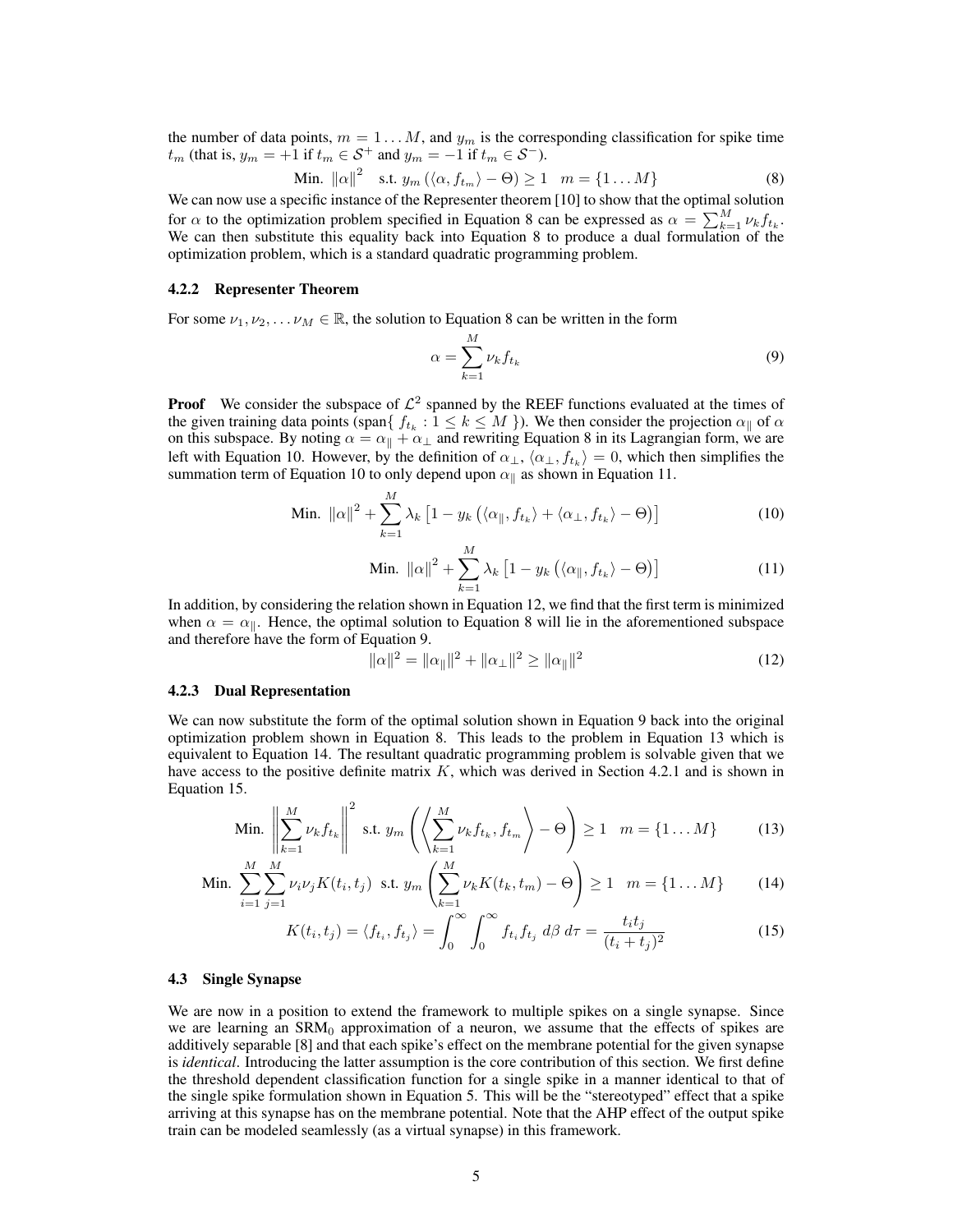## 4.3.1 Primal Problem

We now consider the additive effects of multiple spikes arriving at a synapse. We define the vector  $\mathbf{t}^m = \langle t_1^m, t_2^m, \ldots, t_{N_m}^m \rangle$  to be the  $m^{th}$  data point, which consists of  $N_m$  spikes, represented by their spike times. Note that we have abused notation. Instead of the superscript repeatedly referring to the synapse in question, it now refers to the data point. The primal optimization problem, defined in Equation 16, is equivalent to Equation 17.

$$
\text{Min. } \|\alpha\|^2 \text{ s.t. } y_m\left(\sum_{h=1}^{N_m} \langle \alpha, f_{t_h^m} \rangle - \Theta\right) \ge 1 \quad m = \{1 \dots M\} \tag{16}
$$

Min. 
$$
\|\alpha\|^2
$$
 s.t.  $y_m\left(\left\langle \alpha, \sum_{h=1}^{N_m} f_{t_h^m} \right\rangle - \Theta \right) \ge 1 \quad m = \{1 \dots M\}$  (17)

The Representer theorem states that the optimal  $\alpha$  must lie in span $\{\sum_{i=1}^{N_k} f_{t_i^k} : 1 \leq k \leq M\}$ . We omit the formal proof since it follows along the lines of the previous case. Therefore, the optimal  $\alpha$ to Equation 17 will be of the form

$$
\alpha = \sum_{k=1}^{M} \nu_k \sum_{i=1}^{N_k} f_{t_i^k}
$$
\n(18)

#### 4.3.2 Dual Problem

 $\sim$ 

Substituting back Equation 18 yields the dual problem Equation 19, which can be solved given the positive definite kernel in Equation 20.

Min. 
$$
\left\| \sum_{k=1}^{M} \nu_k \sum_{i=1}^{N_k} f_{t_i^k} \right\|^2
$$
 s.t.  $y_m \left( \left\langle \sum_{k=1}^{M} \nu_k \sum_{i=1}^{N_k} f_{t_i^k}, \sum_{h=1}^{N_m} f_{t_h^m} \right\rangle - \Theta \right) \ge 1$   $m = \{1 \dots M\}$  (19)

$$
K(\mathbf{t}^p, \mathbf{t}^q) = \left\langle \sum_{i=1}^{N_p} f_{t_i^p}, \sum_{k=1}^{N_q} f_{t_k^q} \right\rangle = \sum_{i=1}^{N_p} \sum_{k=1}^{N_q} \left\langle f_{t_i^p}, f_{t_k^q} \right\rangle = \sum_{i=1}^{N_p} \sum_{k=1}^{N_q} \frac{t_i^p \cdot t_k^q}{(t_i^p + t_k^q)^2}
$$
(20)

#### 4.4 Multiple Synapses

In the multiple synapse case, the principles are identical to that of the single synapse, with the exception that spikes arriving at different synapses could have different effects on the membrane potential, depending on the strength/type of the synaptic junction. Therefore, we keep the effects of each synapse on the membrane potential separate by assigning each synapse its own  $\alpha$  function.

## 4.4.1 Primal Problem

Since each synapse and the output has its own  $\alpha$  function, this simply adds another summation term over the S synapses and the output (indexed by 0). The primal optimization problem is defined in Equation 21 which is equivalent to Equation 22. S is the number of synapses,  $N_{m,s}$  is the number of spikes on the  $s^{th}$  synapse of the  $m^{th}$  data point, and  $t_h^{m,s}$  is the timing of the  $h^{th}$  spike on the  $s^{th}$ synapse of the  $m^{th}$  data point.

$$
\text{Min. } \sum_{s=0}^{S} \left\| \alpha_s \right\|^2 \text{s.t. } y_m \left( \sum_{s=0}^{S} \sum_{h=1}^{N_{m,s}} \left\langle \alpha_s, f_{t_h^{m,s}} \right\rangle - \Theta \right) \ge 1 \quad m = \{1 \dots M\}
$$
 (21)

Min. 
$$
\sum_{s=0}^{S} ||\alpha_s||^2 \text{ s.t. } y_m \left( \sum_{s=0}^{S} \left\langle \alpha_s, \sum_{h=1}^{N_{m,s}} f_{t_h^{m,s}} \right\rangle - \Theta \right) \ge 1 \quad m = \{1 \dots M\}
$$
 (22)

The Representer theorem states that the optimal  $\alpha_s$  for the  $s^{th}$  synapses must lie in span $\{\sum_{i=1}^{N_{k,s}} f_{t_i^{k,s}} : 1 \leq k \leq M\}$ . This is identical to the single synapse case for each synapse,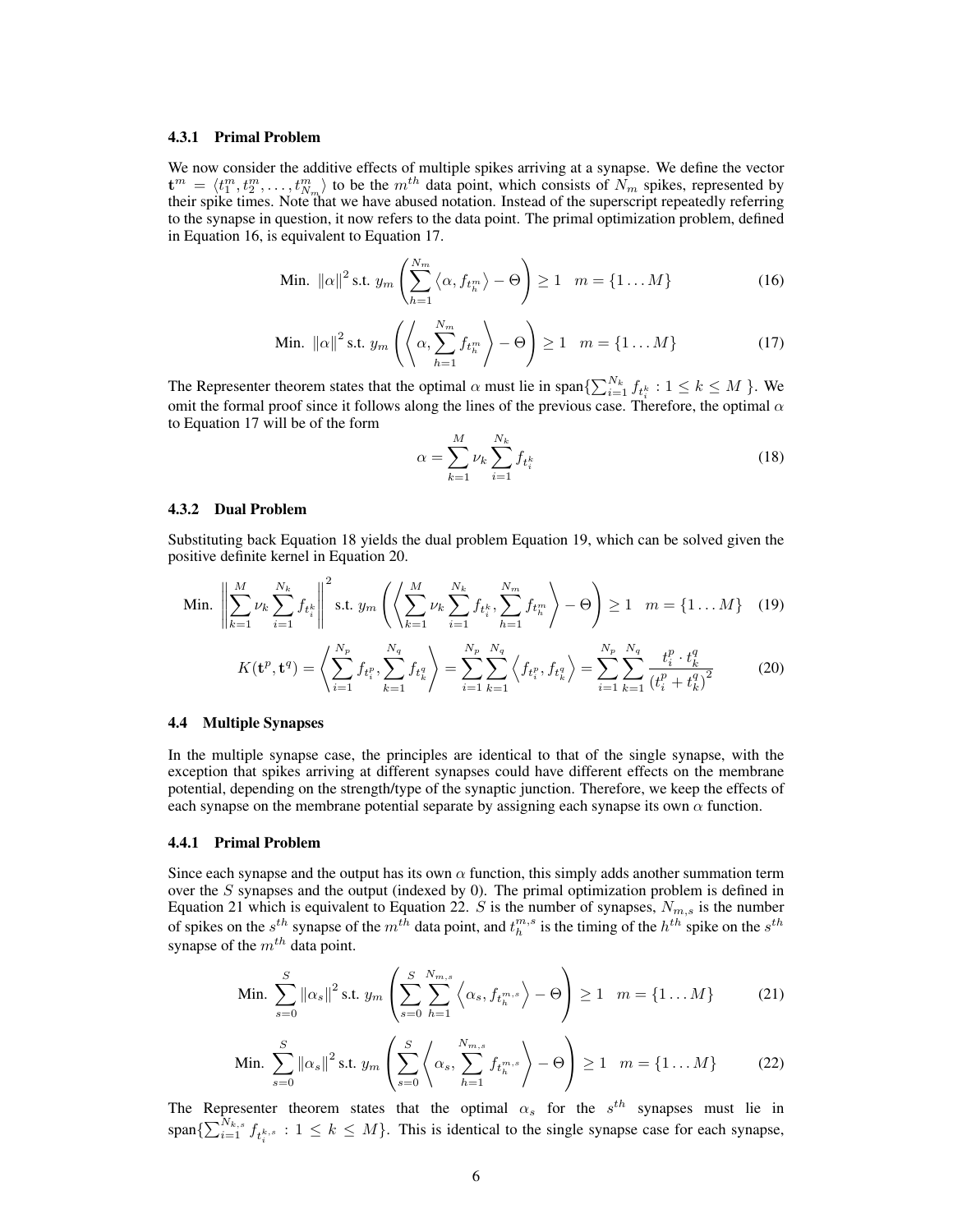and therefore, the optimal  $\alpha_s$  to Equation 22 will be of the form

$$
\alpha_s = \sum_{k=1}^{M} \nu_k \sum_{i=1}^{N_{k,s}} f_{t_i^{k,s}}
$$
\n(23)

## 4.4.2 Dual Problem

Substituting Equation 23 into Equation 22 yields the dual problem shown in Equation 24 which can be solved given access to the positive definite kernel defined in Equation 25.

Min. 
$$
\sum_{s=0}^{S} \left\| \sum_{k=1}^{M} \nu_k \sum_{i=1}^{N_{k,s}} f_{t_i^{k,s}} \right\|^2
$$
 (24)

s.t.

$$
y_m\left(\sum_{s=0}^S \left\langle \sum_{k=1}^M \nu_k \sum_{i=1}^{N_{k,s}} f_{t_i^{k,s}}, \sum_{h=1}^{N_{m,s}} f_{t_h^{m,s}} \right\rangle - \Theta \right) \ge 1 \quad m = \{1 \dots M\}
$$

$$
K(\mathbf{t}^p, \mathbf{t}^q) = \sum_{s=0}^S \left\langle \sum_{i=1}^{N_{p,s}} f_{t_i^{p,s}}, \sum_{k=1}^{N_{q,s}} f_{t_k^{q,s}} \right\rangle = \sum_{s=0}^S \sum_{i=1}^{N_{p,s}} \sum_{k=1}^{N_{q,s}} \frac{t_i^{p,s} \cdot t_k^{q,s}}{(t_i^{p,s} + t_k^{q,s})^2} \tag{25}
$$

#### 4.5 Summary

With the above kernels we are able to formulate quadratic programming problems which can be solved with SVM<sup>light</sup> [11]. The choice of the dictionary used to derive the kernel is critical to the success of this technique. A dictionary of functions tailored to the forms of PSPs and AHPs will perform better than a more general class of functions. The properties of the REEF dictionary which make it suitable for this problem are its exponential decay as well as its additive separability [8]. This explains why a Gaussian radial basis function (GRBF) does not work well for this problem. The GRBF kernel is not additive. A slight variation of the GRBF which takes the sum of Gaussian functions, rather than their product, was also explored. This performed better than the GRBF; however it did not perform well when applied to more complicated neurons.

 $k=1$ 

## 5 Results

To test the kernel we learned  $SRM<sub>0</sub>$  neurons with increasing levels of complexity. We first considered a simplistic neuron which only received spikes on a single synapse. We then increased the complexity of the neuron, by introducing AHP effects as well as different types (excitatory and inhibitory) of afferent synapses with varying synaptic weights. The PSP effect was modeled via the classical alpha function  $[PSP(t) = C \cdot t \cdot \exp(-t/\tau)]$  while the AHP effect was modeled by an exponential function[AHP(t) =  $K \cdot \exp(-t/\tau)$ ]. Although we learned neurons with varying complexity, for want of space, we discuss here the case of a single neuron that received input spike trains from 4 excitatory synapses and 1 inhibitory synapse to mimic the ratio of connections observed in the cortex [12]. The stereotyped PSP for the excitatory and inhibitory synapses differed in their rise and fall times. The parameters for the stereotyped PSP were set as follows. For the excitatory PSP,  $C = 0.1$  and  $\tau = 10$ , where t is in units of milliseconds. For the inhibitory PSP,  $C = -0.39$  and  $\tau = 5$ . For the AHP,  $K = -16.667$  and  $\tau = 2$ .

We first trained the classifier using 100,000 seconds of spike train data. Only the spike configurations occurring at fixed differentials before and after the neuron emitted a spike were considered. The input spike trains were generated using an inhomogeneous Poisson process, where the rate was varied sinusoidally around the intended mean spike rate in order to produce a more general set of training data. This resulted in 1,647,249 training data points, however only 10,681 of them were used in the solution as support vectors. After training, we tested our model using 100 seconds of unseen data. All spike configurations were considered when testing, regardless of temporal proximity to spike generation. To quantify our results, we first calculated the accuracy  $\left(\frac{\text{correct classifications}}{\text{total data points}}\right)$ , the sensitivity  $\left(\frac{\text{correct positive classifications}}{\text{total positive data points}}\right)$ , and specificity  $\left(\frac{\text{correct negative classifications}}{\text{total negative data points}}\right)$ .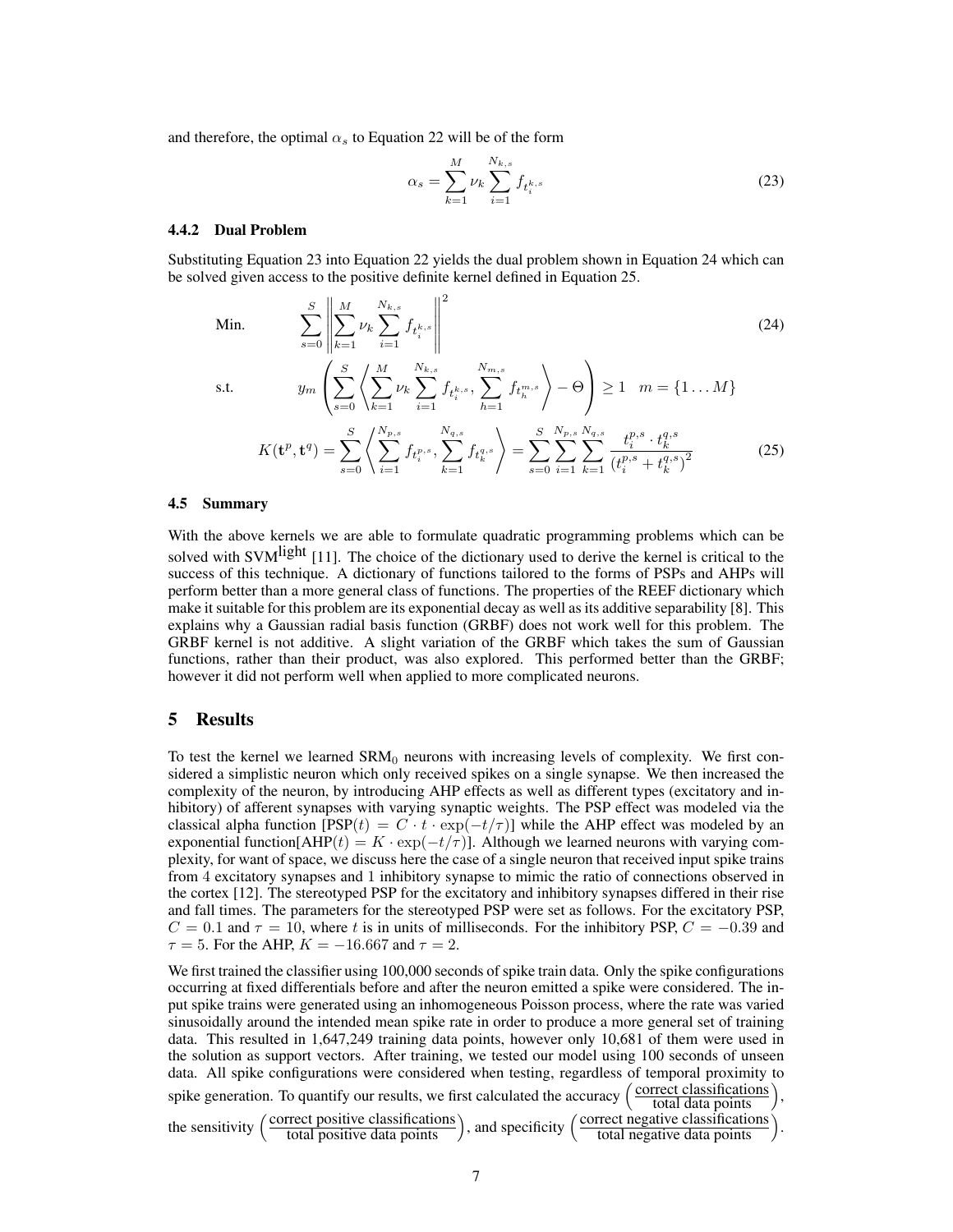

Figure 2: Figure (a) shows histograms of the difference in time between the actual and predicted spike time by the learned model. Figure (b) shows the various PSP approximations (gray) in comparison to the PSP functions used by the neuron (black). Figure (c) depicts the AHP approximation (gray) and the AHP function used by the neuron (black).

They were 0.9947, 0.9532 and 0.9948 respectively. We also calculated a histogram of how close the spike predictions were. For every spike produced by the neuron, we determined the temporal proximity of the closest spike time predicted by the model. We then histogrammed this data. Figure 2(a) shows two histograms depicting these calculations. The larger histogram contains predictions with time differences varying between 0 and 70 ms, with a bin size of 1 ms while the inlaid histogram ranges from 0 to 10 ms and has a bin size of 0.1 ms. Both use a logarithmic scale on the y-axis. From the histograms, we see that the vast majority of spikes were predicted correctly (with a temporal proximity of 0 ms) and that out of the mispredicted spike times, the temporal proximity of all predicted spikes fell within 70 ms of the actual spike time.

In Figures 2(b) and 2(c) we display a comparison of the approximated PSP and AHP versus the true PSP and AHP. To calculate the classification model's approximated PSP we artificially send a single spike across each input synapse. We artificially generate a spike to produce the AHP approximation. By considering the distance of the single spike data point from the classifier's margin as the spike ages, we can get a scaled and translated version of the PSP and AHP. The figures show these approximations scaled and translated back appropriately. In Figure 2(b) we show the approximations of the PSPs for the input synapses. The approximations are shown in gray; the true PSPs are shown in black. The different line styles are representative of the different synapses and therefore have varying synaptic weights. A similar image for the AHP is shown in Figure 2(c). We note that there are small differences between the approximated and the true functions. If the PSP and AHP approximations were exact, we would have seen perfect classification results. However, as with most machine learning techniques, the quality of the solution is limited by the training data given.

## 6 Conclusion

In this paper we have developed a classification framework which uses a novel kernel derived from a REEF dictionary to produce an  $\text{SRM}_0$  approximation of a neuron. The technique used is noninvasive in the sense that it only requires the timing of afferent and efferent spikes within a certain bounded past. The REEF dictionary was chosen due to its similarity to PSP and AHP functions used in a neuron model proposed by MacGregor and Lewis [9].

By producing an  $SRM<sub>0</sub>$  approximation, which is additively separable [8], we produce a model which is both versatile and accurate [6]. In addition, it is a relatively simple model, which allows for increased generalizability to unseen input. The simplicity of the  $\text{SRM}_0$  model has the potential to allow us to observe deviations between the model and the neuron, which can lead to insights on the various behavioral modes of neurons.

## Acknowledgments

This work was supported by a National Science Foundation grant (NSF IIS-0902230) to A.B.